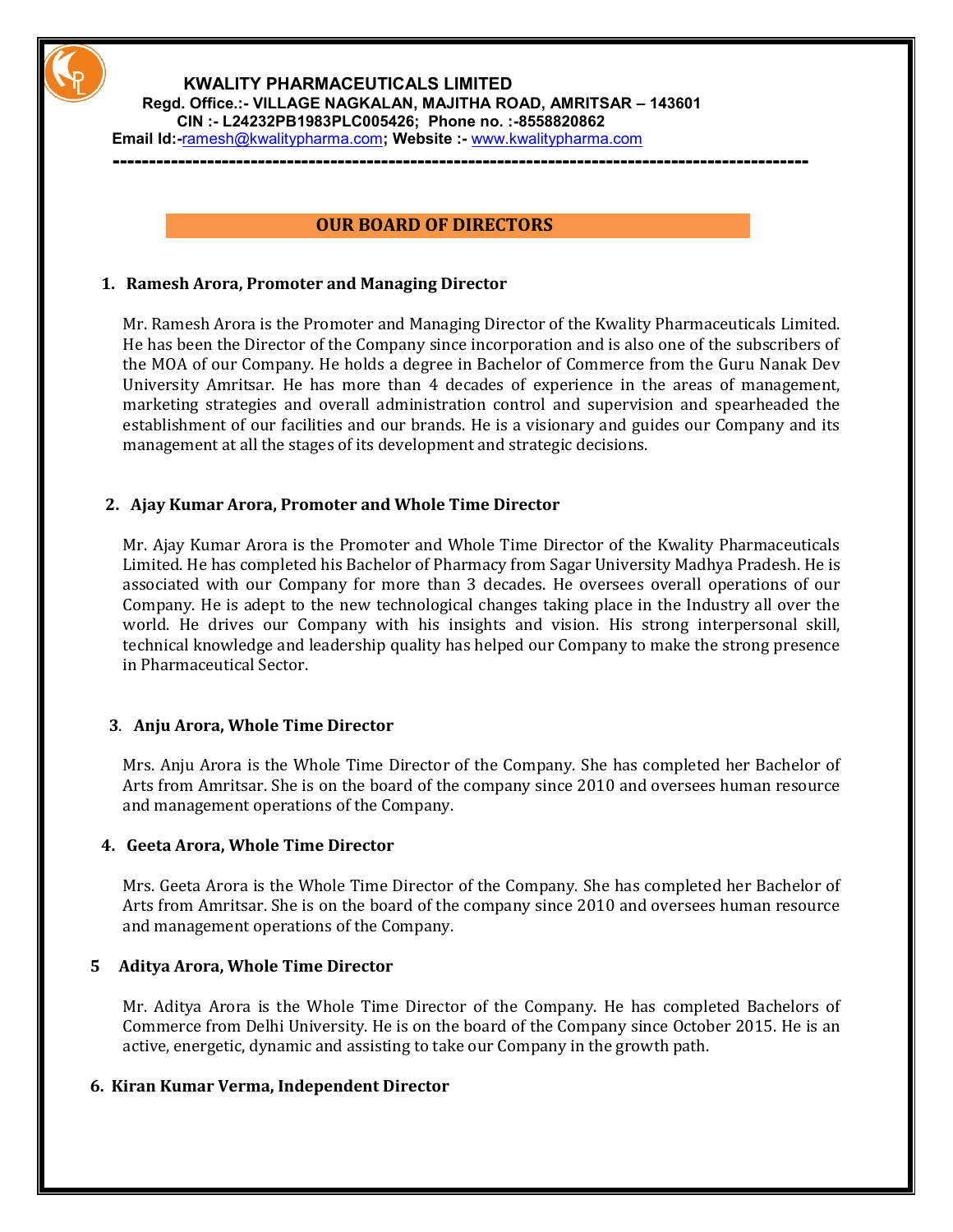

#### **KWALITY PHARMACEUTICALS LIMITED Regd. Office.:- VILLAGE NAGKALAN, MAJITHA ROAD, AMRITSAR – 143601 CIN :- L24232PB1983PLC005426; Phone no. :-8558820862**

**Email Id:-**[ramesh@kwalitypharma.com](mailto:ramesh@kwalitypharma.com)**; Website :-** [www.kwalitypharma.com](http://www.kwalitypharma.com/)

 Mr. Kiran Kumar Verma is Non-Executive and Independent Director of the Company. He has completed Bachelor of Science from Guru Nanak Dev University, Amritsar in the year 1994. He has

more than 20 years of experience in the area of testing and analysis of pharmaceutical products.

**------------------------------------------------------------------------------------------------**

# **7. Pankaj Takkar, Independent Director**

 Mr. Pankaj Takkar is Non-Executive and Independent Director of the Company. He has completed Bachelor of Commerce from Guru Nanak Dev University Amritsar and Masters of Business Administration in marketing management from Punjab Technical University. He has more than 20 years of experience in the area of administrative management.

#### **8. Ravi Shanker Singh, Independent Director**

Mr. Ravi Shanker Singh, is Non-Executive and Independent Director of the Company. He has completed B.A.M.S. from Guru Nanak Dev University Amritsar. He has more than 23 years of experience in the area of manufacturing pharmaceutical products like tablets and injectables.

#### **9. Kartik Kapur, Independent Director**

 Mr. Kartik Kapur, is Non-Executive and Independent Director of the Company. He has compeleted M. Pharma (Industrial Pharmacy) from Manipal College of Pharmaceutical Sciences. He has experience of two years in Pharmaceurical Industry.

#### **KEY MANAGERIAL PERSONNEL**

#### **10. GURPREET KAUR- COMPANY SECRETARY**

 Ms. Gurpreet Kaur has joined the Company as Company Secretary and Compliance Officer since July, 2019. She has done B.Sc Economics and she is member of Institute of Company Secretaries of India. She has 4 years of experience in handling compliance of corporate under various laws.

### **11. ADITYA ARORA- CHIEF FINANCIAL OFFICER**

Mr. Aditya Arora has appointed as Chief Financial Officer of the Company since September, 2016.